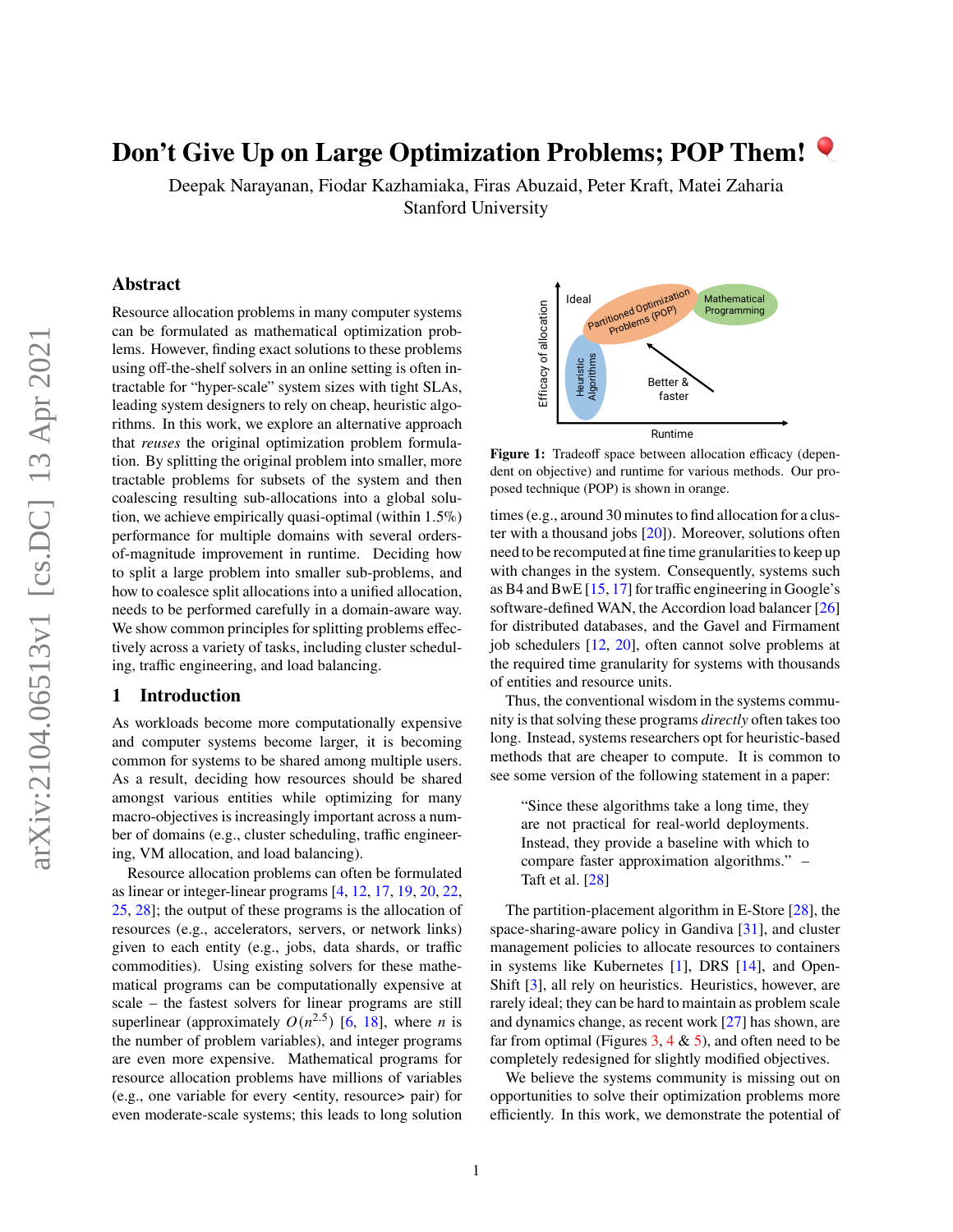approximating these allocations more directly using the *same* optimization problem formulations. In particular, we present Partitioned Optimization Problems (POP for short), a technique where large allocation problems in computer systems are split into *self-similar* independent sub-problems. Each sub-problem has a subset of entities and resources (e.g., for cluster scheduling, each subproblem has a subset of training jobs and workers), and can be solved in parallel. Allocations returned by each sub-problem can then be consolidated to obtain a global solution. Depending on the exact formulation, each subproblem has  $\geq k \times$  fewer variables with k sub-problems, translating to superlinear runtime speedups in  $k$ . We expect POP to find a better tradeoff between runtime and allocation quality (Figure [1\)](#page-0-0) compared to heuristics and full optimization problem formulations.

The goal of POP is to ensure that the reduced solution is still close to optimal: this occurs when each sub-problem returns a "similar" allocation to the original problem for the subset of entities it was assigned. This leads us to the following central question:

How should allocation problems for the full system be partitioned into sub-problems?

Allocations returned by the original problem formulations often consider interactions between all entities and resources, and, as we show in [§4,](#page-4-1) some partitionings can lead to low-quality solutions. For example, in job scheduling for server clusters, a partitioning where a subcluster is overloaded with the most resource-intensive jobs would result in a longer job completion time than if these large jobs were uniformly scattered across all subproblems. We find that a simple principle can help avoid these problems: ensure sub-problems are *distributionally similar* to the original problem ([§4.2\)](#page-4-2).

We found that POP is promising on a wide range of important problems (cluster scheduling, traffic engineering, and load balancing), achieving runtime improvements for allocation computation of up to 405×. By splitting the global problem into independent distributionally-similar sub-problems, we can produce solutions within 1.5% of optimal and 1.9× better than heuristics at comparable runtime. We are hopeful that this paper will spark further discussion and research on how to more directly approximate solutions to large allocation problems.

## **2 Overview**

In this section, we provide an overview of our technique.

## **2.1 Key Insight and Challenges**

Optimization problems for large systems take a long time to solve because they have many variables. For example, consider an optimization problem that involves scheduling  $n$  jobs on  $m$  cloud VMs. Each VM has varying

<span id="page-1-0"></span>

**Figure 2:** Partitioning systems into  $k$  sub-systems reduces the number of variables in the corresponding optimization problems by a factor of  $k^2$  (assuming formulation has  $m \cdot n$  variables).

amounts of resources (e.g., CPU cores, GPUs, and RAM). To express the possibility of any job being assigned to any VM, an  $n \times m$  matrix of variables would be needed; for  $10^4$  jobs and  $10^4$  VMs, the problem has  $10^8$  variables. Contemporary solvers often take hours to solve problems of these sizes, although the exact runtime depends on problem properties such as sparsity [\[30\]](#page-6-1).

We can achieve much faster solution times by decomposing the problem; for example, the problem of scheduling  $10^3$  jobs on  $10^3$  VMs ( $100 \times$  fewer variables) is much more tractable. However, the original problem can often have many *global* constraints and objectives (e.g., fairness) that require one to consider the interaction between entities and resources carefully. Concretely, this raises the main challenge of applying POP: how should the original problem be split into sub-problems? The split needs to be done in a way that significantly reduces end-to-end runtime and results in a feasible allocation of similar quality to the allocation from the full optimization problem.

#### **2.2 Partitioned Optimization Problems**

The first step of POP is to **partition** larger allocation problems into smaller allocation sub-problems. We can then re-use the map-reduce API  $[9, 32]$  $[9, 32]$  $[9, 32]$ : each of these sub-problems can be solved in parallel (**map** step), and then allocations from the sub-problems can be reconciled into a larger allocation for the entire problem (**reduce** step).

The partitioning step affects the runtime, the reconciliation complexity, and ultimately the quality of the final solution. One straightforward approach that we explore in this paper is to divide *both* entities (e.g., jobs, shards, flows) and resources (e.g., servers, links) into *subsystems*, as shown in the top half of Figure [2.](#page-1-0) The **reduce** step is cheap with this approach, as simply concatenating sub-system allocations together usually yields a feasible solution to the original problem. Other approaches of partitioning entities and resources among sub-problems are also possible, which we leave to future work.

POP has several desirable properties: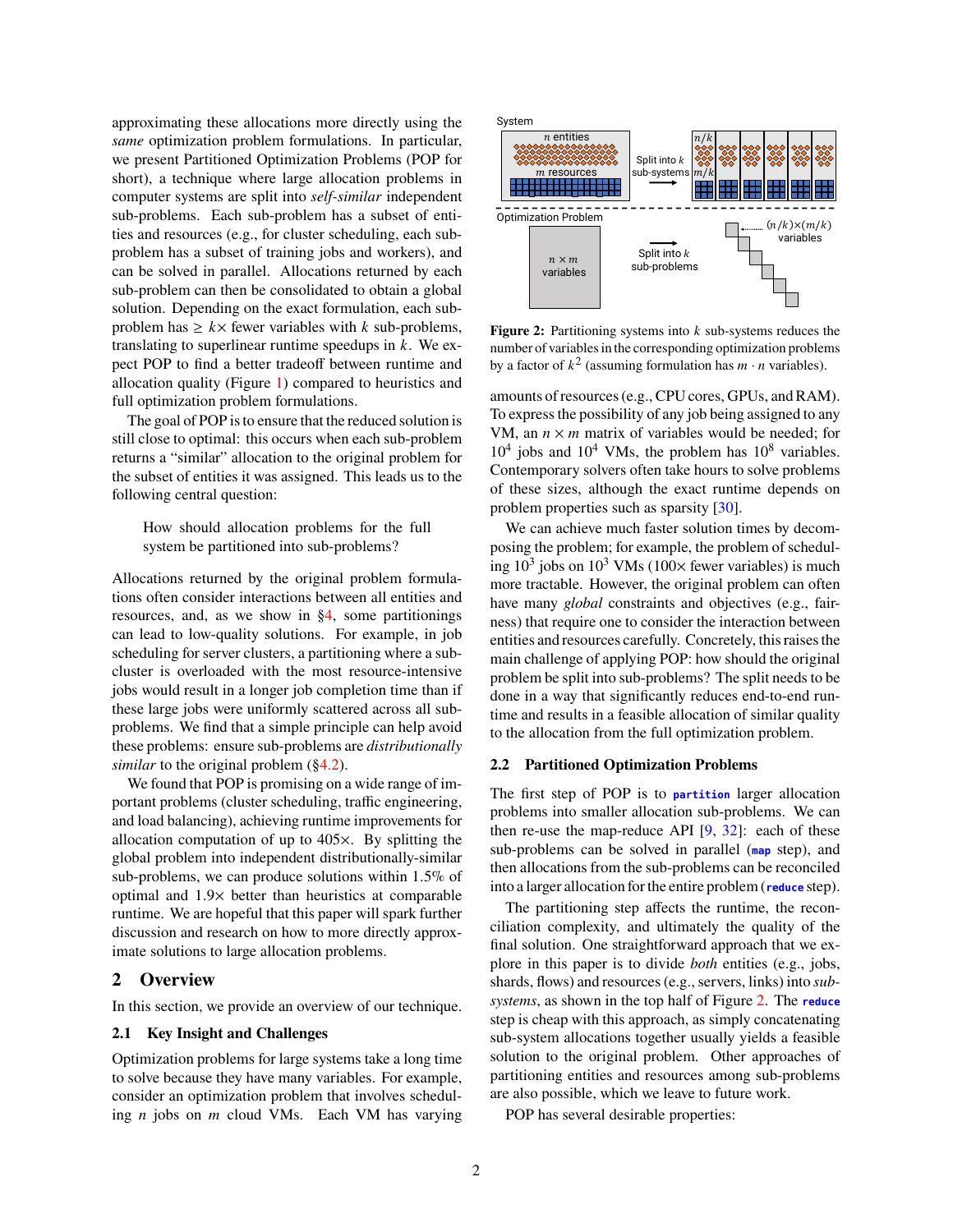- **Simplicity:** Users can concentrate their effort on generating effective partitions, as opposed to designing new heuristics from scratch.
- **Generality across domains:** POP can be used to accelerate allocation computations for many domains.
- **Generality across objectives in a single domain:** POP makes it easy to scale up allocation computation for different objectives, e.g., fairness / makespan for cluster scheduling and total flow / link fairness for traffic engineering, by making small tweaks to the original problem formulations.
- **Tunability:** The number of sub-problems is a knob for trading off between solution quality and runtime.

#### **2.3 Considerations for Good Partitions**

It is easy to imagine how naive partitioning schemes can lead to poor-quality allocations. For example, in the job scheduling problem, if a single sub-cluster is assigned disproportionately many high-priority jobs, these jobs will compete for resources with each other and get a smaller fraction of cluster resources compared to solving a global optimization problem with a smaller total fraction of high-priority jobs. Consequently, end-to-end fairness metrics will suffer. This issue can also manifest itself in other problem domains; in query load balancing, data shards receiving higher load could be disproportionately assigned across sub-clusters.

Such issues can be detected and avoided, by ensuring that entity attributes like job type, shard load, and commodity paths (part of input) are not skewed across sub-systems. We avoid such skewed partitions by ensuring that the entity and resource distributions within each sub-problem are self-similar, i.e., they closely resemble their distributions in the original problem.

Formally, we can describe each entity and resource as a multi-dimensional vector, where each dimension represents some quality of the entity (job type, priority, number of resources requested) or resource (memory capacity, link bandwidth). We then partition entities and resources so that the mean and covariance matrix of the distribution of inputs in each sub-problem is close to the mean and covariance matrix in the entire problem. This would often occur naturally with a cheap, random assignment when sub-problems are large (law of large numbers [\[2\]](#page-5-17)), but could also be explicitly accounted for during the partitioning phase. We further discuss these issues in [§4.](#page-4-1)

#### **2.4 Expected Runtime Benefits**

Solvers for linear programs have worst-case time complexity of  $O(f(n, m)^a)$  (a  $\approx$  2.5 [\[6\]](#page-5-8)) where  $f(n, m)$  is the number of variables  $(n \text{ entities and } m \text{ resources})$  in the problem. If  $f(n, m) = n \cdot m$  and both entities and resources are partitioned across  $k$  sub-problems, each sub-problem will have  $k^2$  $\times$  fewer variables, as illustrated

in Figure [2.](#page-1-0) The runtime savings are then proportional to  $k^{2a-1}$  if each sub-problem is solved serially, and proportional to  $k^{2a}$  if each sub-problem is solved in parallel (since each sub-problem is independent), assuming a cheap **reduce** step. Some problems have an even larger potential for runtime reduction. For example, if we consider the possibility that two jobs can share a VM and the quality of an allocation depends on the specific job combination ( $n^2$  possibilities), then we have  $n^2m$  variables, and consequently a  $k^{3a}$  runtime reduction.

Mixed-integer linear programs are generally NP-Hard, so solver runtime, and consequently the runtime reduction with POP, scales exponentially. Such large reduction factors make it possible to use optimization problem formulations directly in "hyper-scale systems".

# **3 Problem Instantiations**

In this section, we describe three concrete resource allocation problems that have optimization problem formulations: job scheduling on clusters with heterogeneous resources [\[20\]](#page-5-4), WAN traffic engineering [\[4\]](#page-5-0), and query load balancing [\[7,](#page-5-18) [26,](#page-5-11) [28\]](#page-5-7). We show the full problem formulations, and then explain POP can be used to compute high-quality allocations faster.

#### **3.1 Resource Allocation for Heterogeneous Clusters**

Gavel  $[20]$  is a cluster scheduler that assigns cluster resources to jobs while optimizing various multi-job objectives (e.g., fairness, makespan, cost). Gavel assumes that jobs can be time sliced onto the available heterogeneous resources, and decides what fractions of time each job should spend on each resource type by solving an optimization problem. Optimizing these objectives can be computationally expensive when scaled to 1000s of jobs, especially with "space sharing" (jobs execute concurrently on the same resource), which requires variables for every *pair* of runnable jobs.

Allocation problems in Gavel are expressed as optimization problems over a quantity called *effective throughput*: the throughput a job observes when given a resource mix according to an allocation  $X$ , computed as throughput(job m, X) =  $\sum_i T_{m_i} \cdot X_{m_i}$  ( $T_{m_i}$  is the raw throughput of job  $m$  on resource type  $j$ ). For example, a heterogeneity-aware fair-sharing policy [\[13\]](#page-5-19) can be expressed as the following max-min optimization problem over all active jobs in the cluster. We assume that each job *m* has priority  $w_m$  and requests  $z_m$  GPUs.

$$
\text{Maximize}_{X} \min_{m} \frac{1}{w_m} \frac{\text{throughput}(m, X)}{\text{throughput}(m, X_m^{\text{equal}})} \cdot z_m
$$

Subject to the constraints:

$$
0 \le X_{mj} \le 1 \qquad \forall (m, j)
$$
  

$$
\sum_{j} X_{mj} \le 1 \qquad \forall m
$$
  

$$
\sum_{m} X_{mj} \cdot z_m \le \text{num\_works}_j \quad \forall j
$$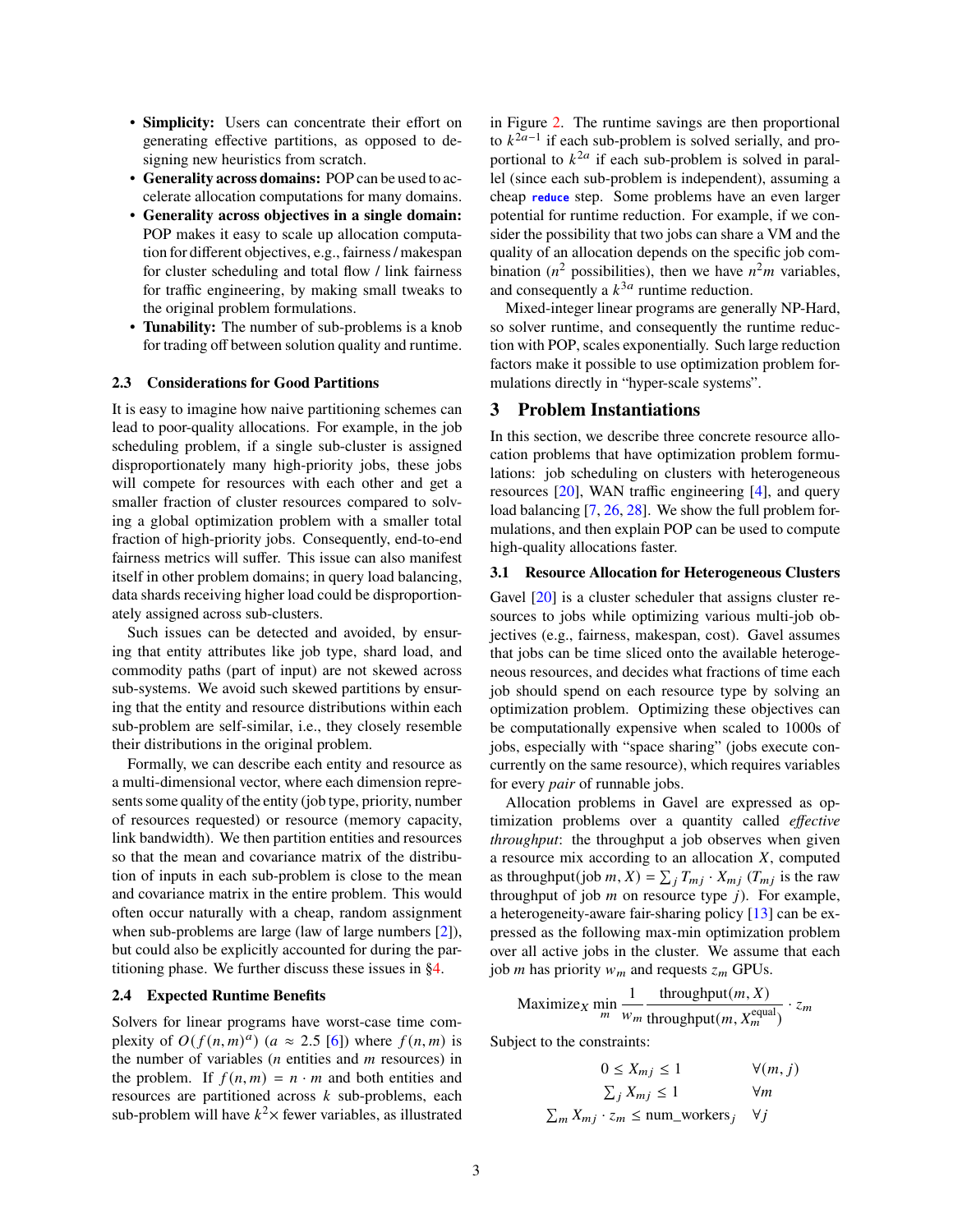<span id="page-3-0"></span>

**Figure 3:** Scatterplot showing runtimes and mean allocation quality across all jobs (with std. dev. as error bars) of original fair-sharing policy (Gavel) with its POP variants, as well as a heuristic-based method (Gandiva [\[31\]](#page-6-0)) for 10<sup>6</sup> job combinations using 768 GPUs. POP- $k$  uses  $k$  partitions  $\ell$  sub-problems.

We apply POP by partitioning the full set of jobs into job subsets, and the cluster into sub-clusters. Figure [3](#page-3-0) shows the trade-off between runtime and allocation quality on the max-min fairness policy with space sharing for 10<sup>6</sup> job combinations on a 768-GPU cluster. POP leads to an extremely small change in the average effective throughputs across all jobs  $(0.3\%)$ , with a 405 $\times$  improvement in runtime. Gandiva [\[31\]](#page-6-0), on the other hand, uses a heuristic to assign resources to job pairs, and results in far worse allocation quality.

## <span id="page-3-2"></span>**3.2 Traffic Engineering and Link Allocation**

The problem of traffic engineering for networks looks at answering how flows in a Wide Area Network (WAN) should be allocated fractions of links of different capacities to best satisfy a set of demands. One might consider several objectives, such as maximizing the total amount of satisfied flow, or minimizing the extent to which any link is loaded to reserve capacity for demand spikes.

The problem of maximizing the total flow, given a matrix of demands  $D$ , a pre-configured set of paths  $p$ , and a list of edge capacities  $c_e$ , can be formalized as:

$$
\text{Maximize}_{f} \sum_{j \in D} f_j
$$

Subject to the constraints:

$$
f_j = \sum_p f_j^p \qquad \forall j \in D
$$
  
\n
$$
f_j \le d_j \qquad \forall j \in D
$$
  
\n
$$
\sum_{\forall j, p \in P_j, e \in p} f_j^p \le c_e \quad \forall e \in E
$$
  
\n
$$
f_i^p \ge 0 \qquad \forall p \in P, j \in D
$$

To accelerate allocation computation using POP, we can assign the entire network (all nodes and edges) to each sub-problem (but each link with a fraction of the total capacity), and distribute commodities across subproblems. We do not partition the network itself since traffic can flow between any pair of nodes.

We tested POP on several large networks from the Topology Zoo repository [\[16\]](#page-5-20), with similar results. Figure [4](#page-3-1) shows the trade-off between runtime and allocated flow on the Kentucky Data Link network, which has 754

<span id="page-3-1"></span>

**Figure 4:** Scatterplot showing runtimes and allocated flow for the original formulation and its POP variants, as well as CSPF. POP- $k$  uses  $k$  partitions  $\ell$  sub-problems.

nodes and 1790 edges spanning the Eastern half of continental USA. We instantiated over  $5 \times 10^5$  demands to up to 4 paths in the network. The flow allocated by POP is within 1.5% of optimal when using 64 sub-problems, yet  $100\times$  faster than the original problem. We also compare favourably to the Constrained Shortest Path First (CSPF) heuristic [\[10\]](#page-5-21).

#### <span id="page-3-3"></span>**3.3 Query Load Balancing**

Systems like Accordion [\[26\]](#page-5-11), E-Store [\[28\]](#page-5-7), and Kairos [\[7\]](#page-5-18) need to determine how to place data items in a distributed store to spread load across available servers.

We consider the problem of load balancing data shards (collections of data items). This is similar to the singletier load balancer in E-Store, but acting on collections of data items instead of individual tuples. The objective is to minimize shard movement across servers as load changes, while constraining the load on each server to be within a tolerance  $\epsilon$  of average system load L. Each shard i has load  $l_i$  and requires  $m_i$  memory. Each server *j* has memory constraint  $C_i$  that restricts the number of shards it can host. The initial placement of shards is given by a matrix t, where  $t_{ij} = 1$  if partition i is on server j. r is a shard-to-server map, where  $r_{ij}$  is the fraction of queries on partition *i* served by *j*, and  $r'_{ij} = 1$  if  $r_{ij} > 0$ , 0 otherwise. Finding the balanced shard-to-server map that minimizes data movement can then be formulated as the following mixed-integer linear program:

Minimize<sub>r</sub> 
$$
\sum_i \sum_j (1 - t_{ij}) r'_{ij} m_i
$$

Subject to the constraints:

$$
L - \epsilon \le \sum_i r_{ij} l_i \le L + \epsilon \quad \forall j
$$
  

$$
\sum_j r_{ij} = 1 \qquad \forall i
$$
  

$$
\sum_i r'_{ij} m_i \le C_j \qquad \forall j
$$
  

$$
r_{ij} < r'_{ij} \le r_{ij} + 1 \qquad \forall (i, j)
$$

The load balancing problem can be accelerated using POP by dividing the shard set and server cluster into shard subsets and server sub-clusters, while ensuring that each shard subset has the same total load. Figure [5](#page-4-0) shows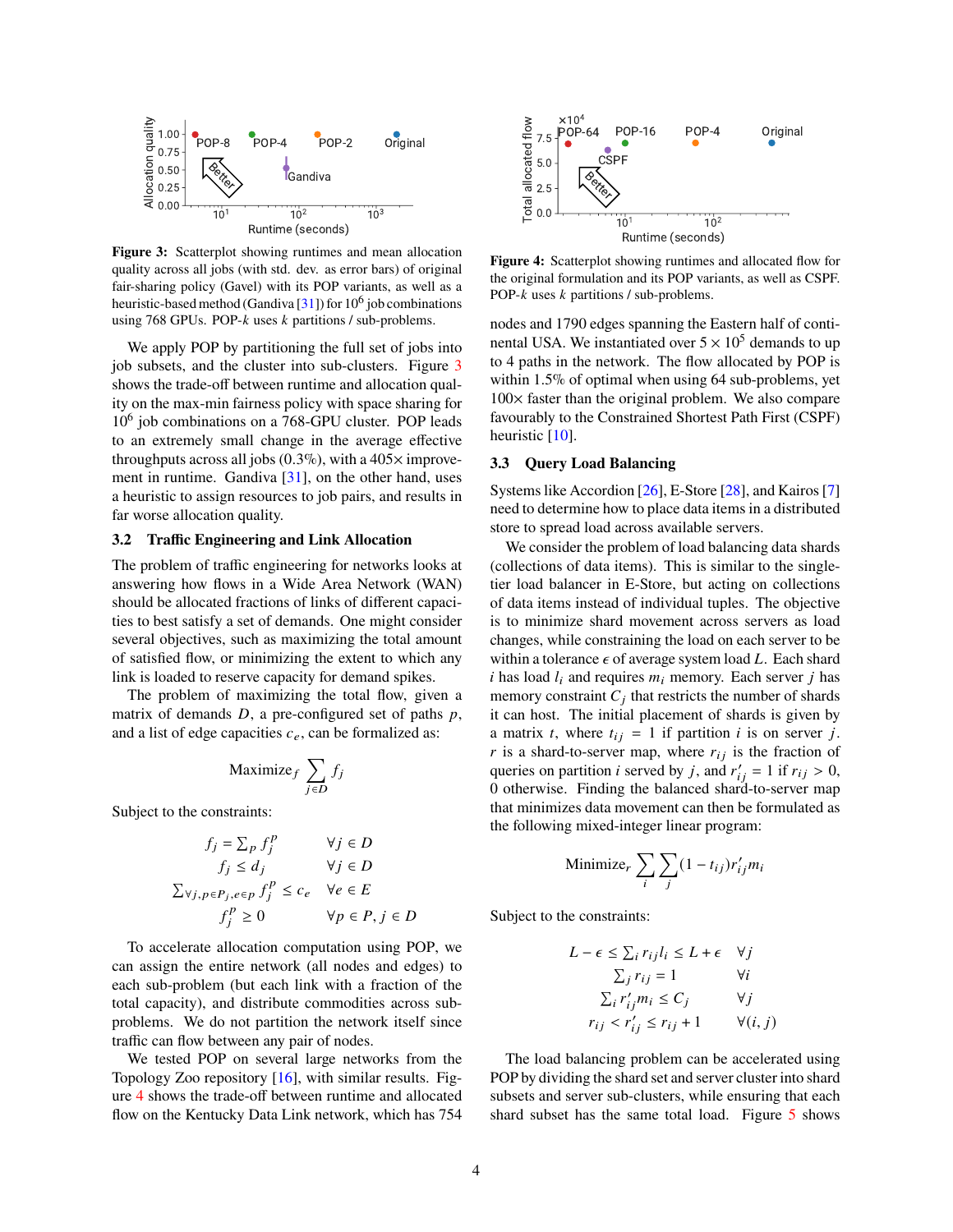<span id="page-4-0"></span>

**Figure 5:** Scatterplot showing runtimes and number of shard movements for the original formulation and its POP variants, and E-Store's greedy algorithm  $[28]$ . POP- $k$  uses  $k$  partitions.

the performance of POP with various numbers of subproblems, compared to the original optimization problem, and a greedy heuristic algorithm from E-Store [\[28\]](#page-5-7).

# <span id="page-4-1"></span>**4 Discussion**

In this section, we discuss some directions for future work that would make POP more easily deployable.

## **4.1 Theoretical Bounds for Optimality Gap**

Our empirical results thus far show that POP in practice gives strong runtime improvements with little drop in allocation quality. Proving theoretical guarantees on the quality is difficult; one could imagine pathological examples of problems with brittle optimal allocations, where small perturbations cause large changes in quality. It may be easier to prove guarantees on more well-behaved problems with self-similar partitions.

#### <span id="page-4-2"></span>**4.2 Automating Good Splits**

Our experiments thus far have shown that dividing systems into equal-capacity sub-systems and randomly assigning entities to sub-systems usually works well. However, this is not always the case. Figure [6](#page-4-3) shows the degraded performance of a skewed split for the traffic engineering experiment described in [§3.2,](#page-3-2) where all commodities originating at a particular node are assigned to the same sub-problem. Since each sub-problem is only assigned a fraction of each network link's true capacity, the flow assigned to these commodities decreases.

One interesting problem here is to devise an automatic method for generating self-similar sub-problems. For inputs that have a continuous distribution across all dimensions, such as data shard load and memory in the query load balancing problem ([§3.3\)](#page-3-3), stratified sampling can be used to split the inputs into per-dimension strata. Inputs can also be clustered by key properties such as job type. Sub-problems can then be assigned inputs by sampling evenly from each strata or cluster. Automating this would make POP more straightforward to apply.

#### **4.3 Ensuring Feasibility**

In some cases, it might not be possible to return a feasible solution to an allocation problem by merely assigning each entity and a fraction of available resources to subproblems. Skewed workloads with heavy tails are com-

<span id="page-4-3"></span>

**Figure 6:** Performance comparison of skewed (•) and selfsimilar  $(○)$  sub-problems for traffic engineering.

mon in practice [\[29\]](#page-6-3). As an example, consider the query load balancing problem from before; it is common for single shards to be *hot*: for example, Taylor Swift's Twitter account receives much more activity (and hence request traffic) compared to the average Twitter user. In light of these hot shards, it might not be possible to assign shards to individual sub-problems and obtain self-similar subproblem input distributions. To route around this problem, we could *replicate* variables for resource-hungry entities across several sub-problems (i.e., an entity would belong to multiple sub-problems), giving them access to more resources. Each of the sub-allocations assigned to an entity could be added to obtain the final allocation.

# **5 Related Work**

The optimization community has developed various methods for scaling optimization solvers to handle "hyper-scale" problems. Fundamentally, these approaches rely strictly on identifying and then exploiting certain mathematical structures (if they exist) within the problem to extract parallelism; they make no domainaware assumptions about the underlying problem. For example, Benders' decomposition [\[11,](#page-5-22) [23\]](#page-5-23) only applies to problems that exhibit a block-diagonal structure; ADMM [\[5,](#page-5-24) [21\]](#page-5-25) has been applied to select classes of convex problems, and Dantzig-Wolfe decomposition [\[8\]](#page-5-26), while more broadly applicable, offers no speedup guarantee. This poses a significant limitation when applying these methods to real-world systems, which often do not meet their criteria. Off-the-shelf solvers, such as Gurobi, Mosek, and SCS, do not use these techniques [\[24\]](#page-5-27).

## **6 Conclusion**

Using solvers to compute resource allocations can be extremely expensive for large systems. In this paper, we proposed partitioning large optimization problems consisting of entities and resources into more tractable subproblems. Our technique, Partitioned Optimization Problems, shows promising results across a variety of tasks, including cluster scheduling, traffic engineering, and load balancing. We hope this work prompts more discussion around not resorting to heuristics in computer systems for performance reasons. Don't give up on large optimization problems; POP them!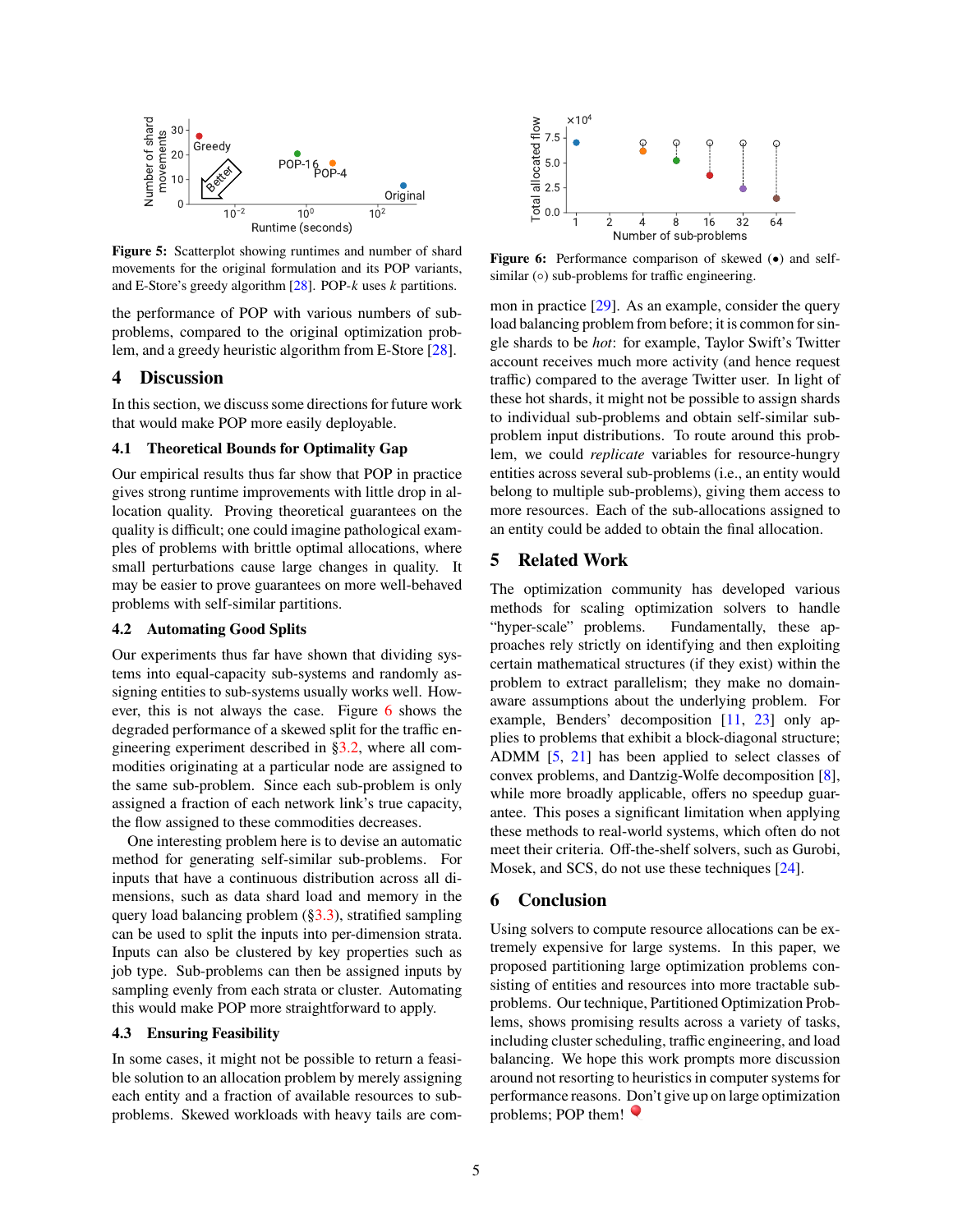## **References**

- <span id="page-5-12"></span>[1] Kubernetes. [https://github.com/kubernetes/](https://github.com/kubernetes/kubernetes) [kubernetes](https://github.com/kubernetes/kubernetes).
- <span id="page-5-17"></span>[2] Law of Large Numbers. [https://en.wikipedia.org/](https://en.wikipedia.org/wiki/Law_of_large_numbers) [wiki/Law\\_of\\_large\\_numbers](https://en.wikipedia.org/wiki/Law_of_large_numbers).
- <span id="page-5-14"></span>[3] OpenShift. <https.//openshift.com>.
- <span id="page-5-0"></span>[4] F. Abuzaid, S. Kandula, B. Arzani, I. Menache, M. Zaharia, and P. Bailis. Contracting Wide-area Network Topologies to Solve Flow Problems Quickly. In *18th USENIX Symposium on Networked Systems Design and Implementation (NSDI 21)*, 2021.
- <span id="page-5-24"></span>[5] S. Boyd, N. Parikh, and E. Chu. Distributed Optimization and Statistical Learning via the Alternating Direction Method of Multipliers. *Foundations and Trends in Machine Learning*, pages 1–122, 2011.
- <span id="page-5-8"></span>[6] M. B. Cohen, Y. T. Lee, and Z. Song. Solving linear programs in the current matrix multiplication time. *Journal of the ACM (JACM)*, 68(1):1–39, 2021.
- <span id="page-5-18"></span>[7] C. Curino, E. P. Jones, S. Madden, and H. Balakrishnan. Workload-Aware Database Monitoring and Consolidation. In *Proceedings of the 2011 ACM SIGMOD International Conference on Management of data*, pages 313–324, 2011.
- <span id="page-5-26"></span>[8] G. B. Dantzig and P. Wolfe. Decomposition Principle for Linear Programs. *Operations Research*, 8(1):101–111, 1960.
- <span id="page-5-16"></span>[9] J. Dean and S. Ghemawat. MapReduce: Simplified Data Processing on Large Clusters. *Communications of the ACM*, 51(1):107–113, 2008.
- <span id="page-5-21"></span>[10] B. Fortz, J. Rexford, and M. Thorup. Traffic Engineering with Traditional IP Routing Protocols. *IEEE Communications Magazine*, 40(10):118–124, 2002.
- <span id="page-5-22"></span>[11] A. M. Geoffrion. Generalized Bender's Decomposition. *Journal of optimization theory and applications*, 10(4): 237–260, 1972.
- <span id="page-5-1"></span>[12] I. Gog, M. Schwarzkopf, A. Gleave, R. N. Watson, and S. Hand. Firmament: Fast, Centralized Cluster Scheduling at Scale. In *12th USENIX Symposium on Operating Systems Design and Implementation (OSDI 16)*, pages 99–115, 2016.
- <span id="page-5-19"></span>[13] J. Gu, M. Chowdhury, K. G. Shin, Y. Zhu, M. Jeon, J. Qian, H. Liu, and C. Guo. Tiresias: A GPU Cluster Manager for Distributed Deep Learning. In *16th USENIX Symposium on Networked Systems Design and Implementation (NSDI 19)*, pages 485–500, 2019.
- <span id="page-5-13"></span>[14] A. Gulati, A. Holler, M. Ji, G. Shanmuganathan, C. Waldspurger, and X. Zhu. VMware Distributed Resource Management: Design, Implementation, and Lessons Learned. *VMware Technical Journal*, 1(1):45–64, 2012.
- <span id="page-5-10"></span>[15] C.-Y. Hong, S. Mandal, M. Al-Fares, M. Zhu, R. Alimi, C. Bhagat, S. Jain, J. Kaimal, S. Liang, K. Mendelev, et al. B4 and After: Managing Hierarchy, Partitioning, and Asymmetry for Availability and Scale in Google's Software-Defined WAN. In *Proceedings of the 2018 Conference of the ACM Special Interest Group on Data Communication*, pages 74–87, 2018.
- <span id="page-5-20"></span>[16] S. Knight, H. X. Nguyen, N. Falkner, R. Bowden, and M. Roughan. The internet topology zoo. *IEEE Journal on Selected Areas in Communications*, 29(9):1765–1775, 2011.
- <span id="page-5-2"></span>[17] A. Kumar, S. Jain, U. Naik, A. Raghuraman, N. Kasinadhuni, E. C. Zermeno, C. S. Gunn, J. Ai, B. Carlin, M. Amarandei-Stavila, et al. BwE: Flexible, Hierarchical Bandwidth Allocation for WAN Distributed Computing. In*Proceedings of the 2015 ACM Conference on Special Interest Group on Data Communication*, pages 1–14, 2015.
- <span id="page-5-9"></span>[18] Y. T. Lee and A. Sidford. Efficient inverse maintenance and faster algorithms for linear programming. In *2015 IEEE 56th Annual Symposium on Foundations of Computer Science*, pages 230–249. IEEE, 2015.
- <span id="page-5-3"></span>[19] X. Li and K. L. Yeung. Traffic Engineering in Segment Routing Networks Using MILP. *IEEE Transactions on Network and Service Management*, 17(3):1941–1953, 2020.
- <span id="page-5-4"></span>[20] D. Narayanan, K. Santhanam, F. Kazhamiaka, A. Phanishayee, and M. Zaharia. Heterogeneity-Aware Cluster Scheduling Policies for Deep Learning Workloads. In *14th USENIX Symposium on Operating Systems Design and Implementation (OSDI 20)*, pages 481–498, 2020.
- <span id="page-5-25"></span>[21] B. O'Donoghue, G. Stathopoulos, and S. Boyd. A Splitting Method for Optimal Control. *IEEE Transactions on Control Systems Technology*, 21(6):2432–2442, 2013.
- <span id="page-5-5"></span>[22] Q. Pu, G. Ananthanarayanan, P. Bodik, S. Kandula, A. Akella, P. Bahl, and I. Stoica. Low Latency Geo-Distributed Data Analytics. *ACM SIGCOMM Computer Communication Review*, 45(4):421–434, 2015.
- <span id="page-5-23"></span>[23] R. Rahmaniani, T. G. Crainic, M. Gendreau, and W. Rei. The Benders Decomposition Algorithm: A Literature Review. *European Journal of Operational Research*, 259(3): 801–817, 2017.
- <span id="page-5-27"></span>[24] J. Rios and K. Ross. Massively Parallel Dantzig-Wolfe Decomposition Applied to Traffic Flow Scheduling. *Journal of Aerospace Computing, Information, and Communication*, 7(1):32–45, 2010.
- <span id="page-5-6"></span>[25] S. Rizvi, X. Li, B. Wong, F. Kazhamiaka, and B. Cassell. Mayflower: Improving Distributed Filesystem Performance through SDN / Filesystem Co-Design. In *2016 IEEE 36th International Conference on Distributed Computing Systems (ICDCS)*, pages 384–394. IEEE, 2016.
- <span id="page-5-11"></span>[26] M. Serafini, E. Mansour, A. Aboulnaga, K. Salem, T. Rafiq, and U. F. Minhas. Accordion: Elastic Scalability for Database Systems Supporting Distributed Transactions. *Proceedings of the VLDB Endowment*, 7(12): 1035–1046, 2014.
- <span id="page-5-15"></span>[27] L. Suresh, J. Loff, F. Kalim, S. A. Jyothi, N. Narodytska, L. Ryzhyk, S. Gamage, B. Oki, P. Jain, and M. Gasch. Building Scalable and Flexible Cluster Managers Using Declarative Programming. In *14th USENIX Symposium on Operating Systems Design and Implementation (OSDI 20)*, pages 827–844, 2020.
- <span id="page-5-7"></span>[28] R. Taft, E. Mansour, M. Serafini, J. Duggan, A. J. Elmore, A. Aboulnaga, A. Pavlo, and M. Stonebraker. E-Store: